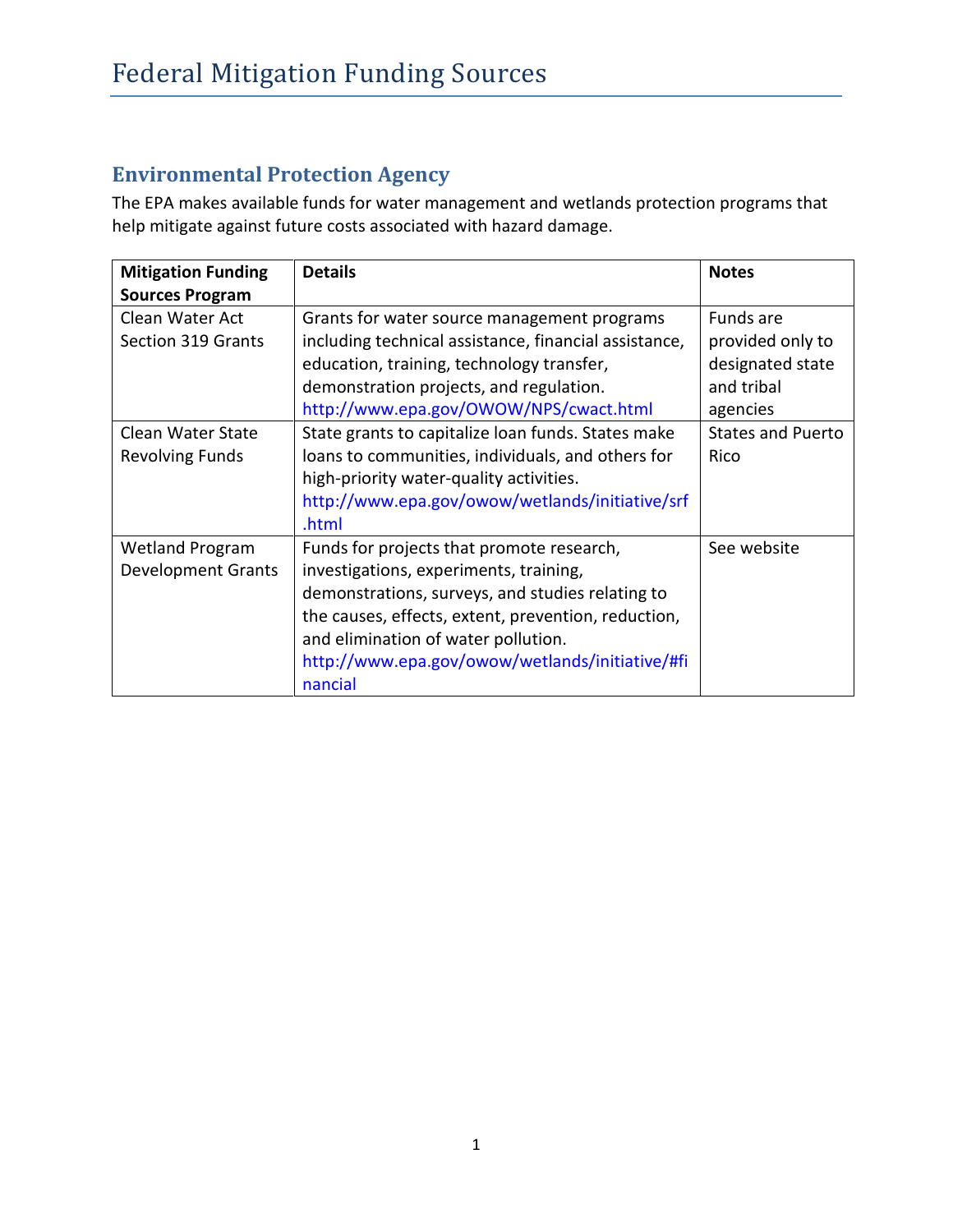# **National Oceanic and Atmosphere Administration (NOAA)**

NOAA is the major source for mitigation funding related to coastal zone management and other coastal protection projects.

| <b>Mitigation Funding</b>                                          | <b>Details</b>                                                                                                                                                                                                                                          | <b>Notes</b>                                                                                                      |
|--------------------------------------------------------------------|---------------------------------------------------------------------------------------------------------------------------------------------------------------------------------------------------------------------------------------------------------|-------------------------------------------------------------------------------------------------------------------|
| <b>Sources Program</b>                                             |                                                                                                                                                                                                                                                         |                                                                                                                   |
| <b>Coastal Services</b><br><b>Center Cooperative</b><br>Agreements | Funds for coastal wetlands management and<br>protection, natural hazards management, public<br>access improvement, reduction of marine debris,<br>special area management planning, and ocean<br>resource planning.<br>http://www.csc.noaa.gov/funding/ | May only be used<br>to implement and<br>enhance the<br>states' approved<br>Coastal Zone<br>Management<br>programs |
| <b>Coastal Services</b>                                            | Formula and program enhancement grants for                                                                                                                                                                                                              | Formula grants                                                                                                    |
| <b>Center Grant</b>                                                | implementing and enhancing Coastal Zone                                                                                                                                                                                                                 | require non-                                                                                                      |
| Opportunities                                                      | Management programs that have been approved<br>by the Secretary of Commerce.<br>http://www.csc.noaa.gov/funding/                                                                                                                                        | federal match                                                                                                     |
| Coastal Zone                                                       | The Office of Ocean and Coastal Resource                                                                                                                                                                                                                | Funding is                                                                                                        |
| Management                                                         | Management (OCRM) provides federal funding and                                                                                                                                                                                                          | reserved for the                                                                                                  |
| Program                                                            | technical assistance to better manage our coastal                                                                                                                                                                                                       | nation's 34 state                                                                                                 |
|                                                                    | resources.                                                                                                                                                                                                                                              | and territory                                                                                                     |
|                                                                    | http://coastalmanagement.noaa.gov/funding/welc                                                                                                                                                                                                          | Coastal Zone                                                                                                      |
|                                                                    | ome.html                                                                                                                                                                                                                                                | Management                                                                                                        |
|                                                                    |                                                                                                                                                                                                                                                         | Programs                                                                                                          |
| <b>Marine and Coastal</b>                                          | Funding for habitat restoration, including wetland                                                                                                                                                                                                      | Funding available                                                                                                 |
| <b>Habitat Restoration</b>                                         | restoration and dam removal.                                                                                                                                                                                                                            | for state, local                                                                                                  |
|                                                                    | http://www.nmfs.noaa.gov/habitat/recovery/                                                                                                                                                                                                              | and tribal                                                                                                        |
|                                                                    |                                                                                                                                                                                                                                                         | governments and                                                                                                   |
|                                                                    |                                                                                                                                                                                                                                                         | for- and non-                                                                                                     |
|                                                                    |                                                                                                                                                                                                                                                         | profit                                                                                                            |
|                                                                    |                                                                                                                                                                                                                                                         | organizations.                                                                                                    |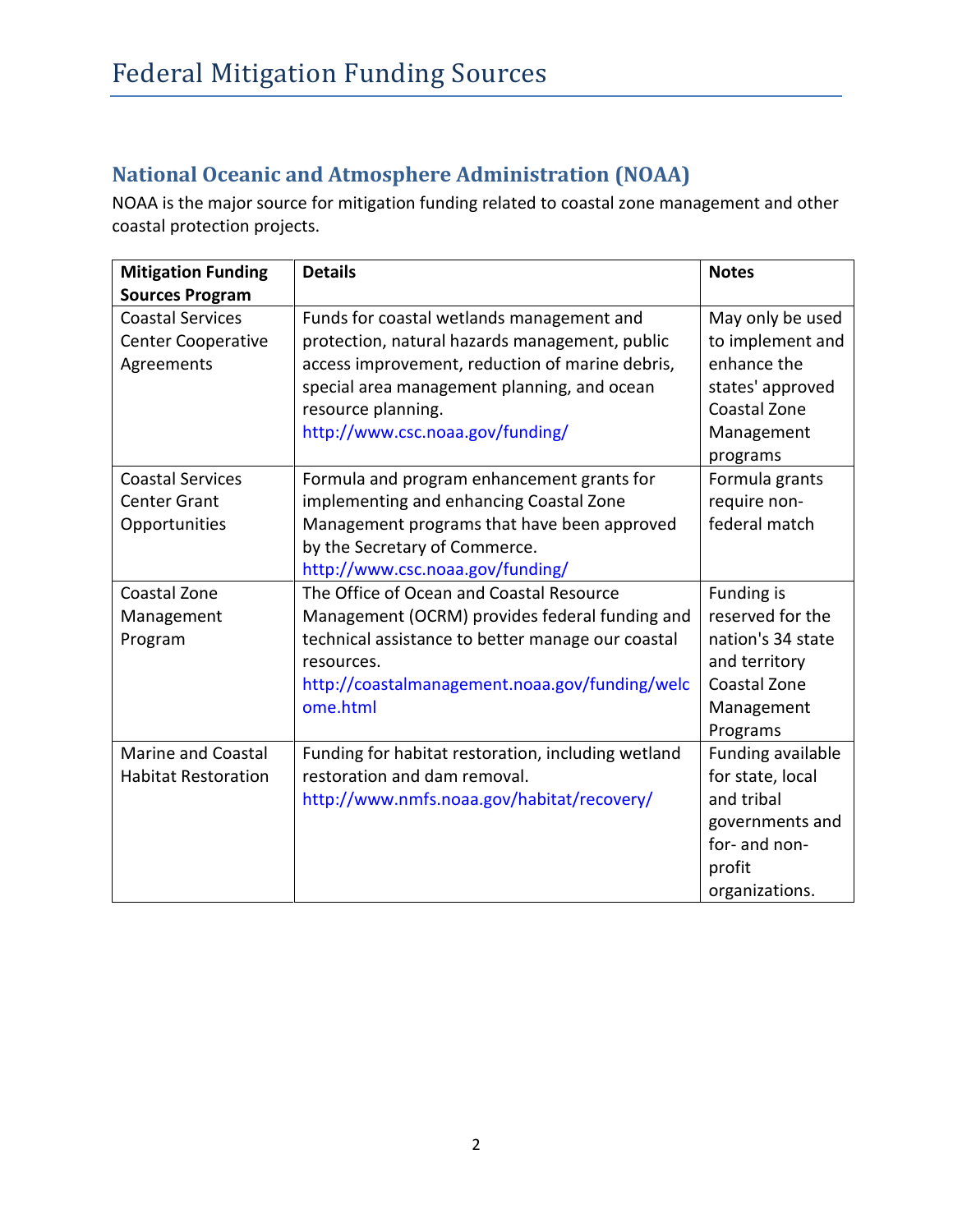# **Floodplain, Wetland and Watershed Protection Programs**

USACE and the U.S. Fish and Wildlife Service offer funding and technical support for programs designed to protect floodplains, wetlands, and watersheds.

| <b>Funding and</b>          | <b>Details</b>                                   | <b>Notes</b>    |
|-----------------------------|--------------------------------------------------|-----------------|
| <b>Technical Assistance</b> |                                                  |                 |
| for Wetlands and            |                                                  |                 |
| <b>Floodplains Program</b>  |                                                  |                 |
| <b>USACE Planning</b>       | Fund plans for the development and conservation  | 50 percent non- |
| <b>Assistance to States</b> | of water resources, dam safety, flood damage     | federal match   |
| (PAS)                       | reduction and floodplain management.             |                 |
|                             | http://www.lre.usace.army.mil/planning/assist.ht |                 |
|                             | ml                                               |                 |
| <b>USACE Flood Plain</b>    | Technical support for effective floodplain       | See website     |
| Management                  | management.                                      |                 |
| Services (FPMS)             | http://www.lrl.usace.army.mil/p3md-              |                 |
|                             | o/article.asp?id=9&MyCategory=126                |                 |
| <b>USACE</b>                | Guidance for implementing environmental          | See website     |
| Environmental               | programs such as ecosystem restoration and reuse |                 |
| Laboratory                  | of dredged materials.                            |                 |
|                             | http://el.erdc.usace.army.mil/index.cfm          |                 |
| U.S. Fish & Wildlife        | Matching grants to states for acquisition,       | States only.    |
| Service Coastal             | restoration, management or enhancement of        | 50 percent      |
| Wetlands                    | coastal wetlands.                                | federal share   |
| <b>Conservation Grant</b>   | http://ecos.fws.gov/coastal grants/viewContent.d |                 |
| Program                     | o?viewPage=home                                  |                 |
| U.S. Fish & Wildlife        | Program that provides financial and technical    | Funding for     |
| Service Partners for        | assistance to private landowners interested in   | volunteer-based |
| Fish and Wildlife           | restoring degraded wildlife habitat.             | programs        |
| Program                     | http://ecos.fws.gov/partners/viewContent.do?vie  |                 |
|                             | wPage=home                                       |                 |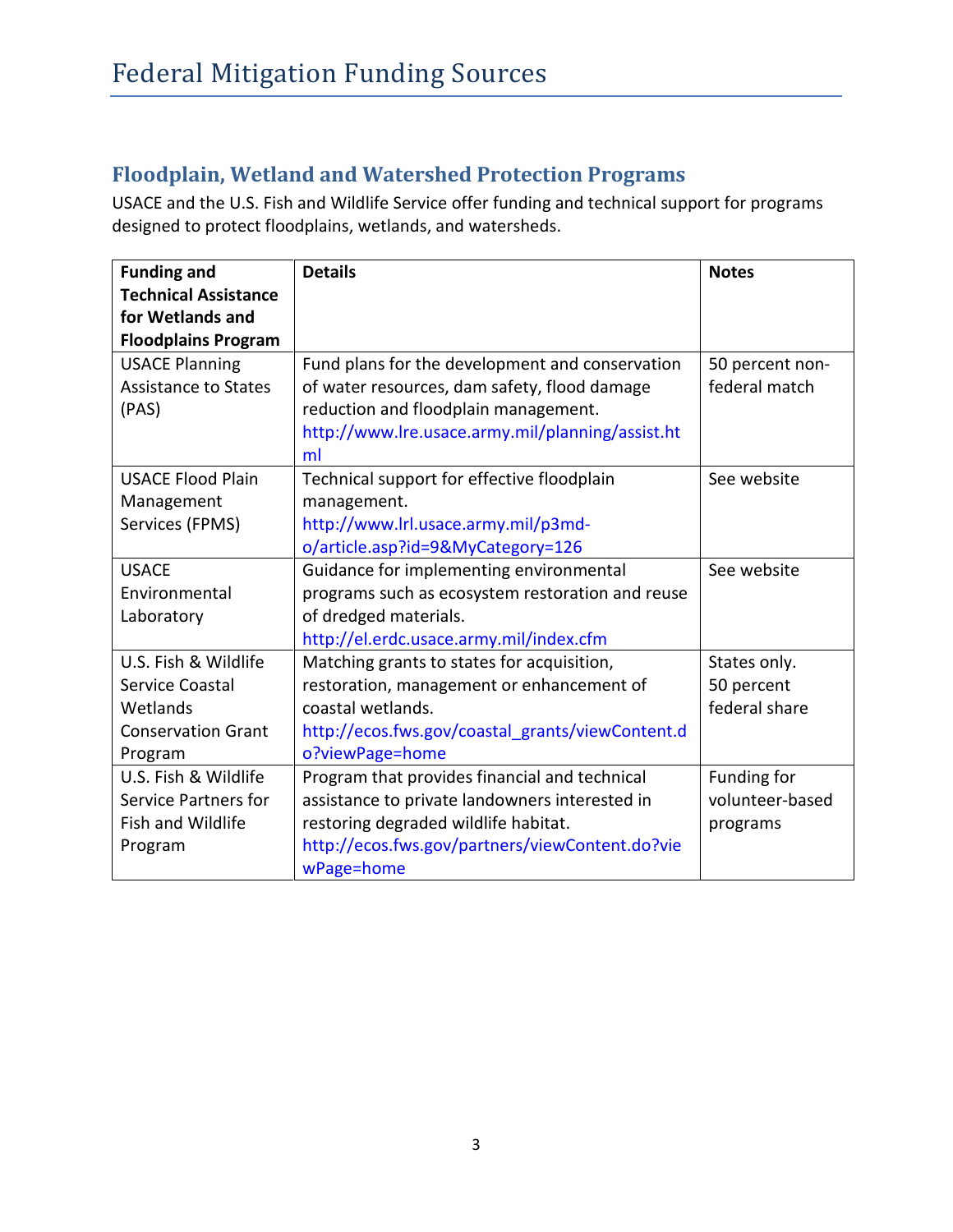# **Housing and Urban Development**

The Community Development Block Grants (CDBG) administered by HUD can be used to fund hazard mitigation projects.

| <b>Mitigation Funding</b>    | <b>Details</b>                                      | <b>Notes</b>    |
|------------------------------|-----------------------------------------------------|-----------------|
| <b>Sources Program</b>       |                                                     |                 |
| Community                    | Grants to develop viable communities, principally   | Disaster funds  |
| Development Block            | for low and moderate income persons. CDBG funds     | contingent upon |
| Grants (CDBG)                | available through Disaster Recovery Initiative.     | Presidential    |
|                              | http://www.hud.gov/offices/cpd/communitydevel       | disaster        |
|                              | opment/programs/                                    | declaration     |
| <b>Disaster Recovery</b>     | Disaster relief and recovery assistance in the form | Individuals     |
| Assistance                   | of special mortgage financing for rehabilitation of |                 |
|                              | impacted homes.                                     |                 |
|                              | http://www.hud.gov/offices/cpd/communitydevel       |                 |
|                              | opment/programs/dri/assistance.cfm                  |                 |
| Neighborhood                 | Funding for the purchase and rehabilitation of      | State and local |
| <b>Stabilization Program</b> | foreclosed and vacant property in order to renew    | governments and |
|                              | neighborhoods devastated by the economic crisis.    | non-profits     |
|                              | http://www.hud.gov/offices/cpd/communitydevel       |                 |
|                              | opment/programs/neighborhoodspg/                    |                 |

### **Bureau of Land Management**

The Bureau of Land Management (BLM) has two technical assistance programs focused on fire mitigation strategies at the community level.

| <b>Mitigation Funding</b>                     | <b>Details</b>                                                                                                                                                                                                                               | <b>Notes</b> |
|-----------------------------------------------|----------------------------------------------------------------------------------------------------------------------------------------------------------------------------------------------------------------------------------------------|--------------|
| <b>Sources Program</b>                        |                                                                                                                                                                                                                                              |              |
| <b>Community Assistance</b><br>and Protection | Focuses on mitigation/prevention, education, and<br>outreach. National Fire Prevention and Education                                                                                                                                         | See website  |
| Program                                       | teams are sent to areas across the country at-risk<br>for wildland fire to work with local residents.<br>http://www.blm.gov/nifc/st/en/prog/fire/commun<br>ity assistance.html                                                               |              |
| <b>Firewise Communities</b><br>Program        | Effort to involve homeowners, community leaders,<br>planners, developers, and others in the effort to<br>protect people, property, and natural resources<br>from the risk of wildland fire before a fire starts.<br>http://www.firewise.org/ | See website  |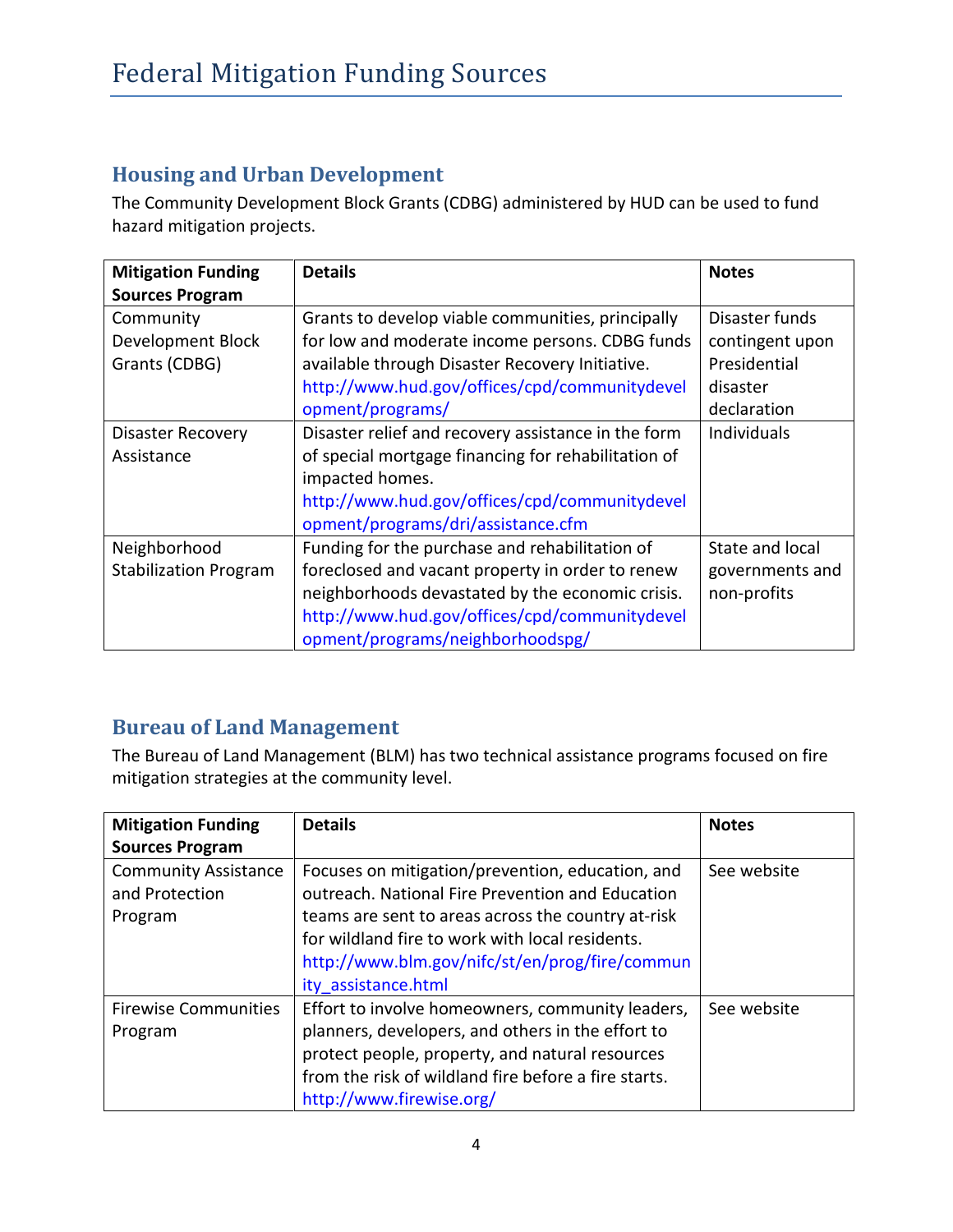# **U.S. Department of Agriculture**

There are multiple mitigation funding and technical assistance opportunities available from the USDA and its various sub-agencies: the Farm Service Agency, Forest Service, and Natural Resources Conservation Service.

| <b>Mitigation Funding</b>       | <b>Details</b>                                          | <b>Notes</b>       |
|---------------------------------|---------------------------------------------------------|--------------------|
| <b>Sources Agency</b>           |                                                         |                    |
| Program                         |                                                         |                    |
| <b>USDA Smith-Lever</b>         | Grants to State Extension Services at 1862 Land-        | Population under   |
| <b>Special Needs Funding</b>    | Grant Institutions to support education-based           | 20,000             |
|                                 | approaches to addressing emergency                      |                    |
|                                 | preparedness and disasters.                             |                    |
|                                 | http://www.csrees.usda.gov/funding/rfas/smith           |                    |
|                                 | ever.html                                               |                    |
| <b>USDA Community</b>           | This program provides an incentive for commercial       | Population under   |
| <b>Facilities Guaranteed</b>    | lending that will develop essential community           | 20,000             |
| Loan Program                    | facilities, such as fire stations, police stations, and |                    |
|                                 | other public buildings.                                 |                    |
|                                 | http://www.rurdev.usda.gov/rhs/cf/cp.htm                |                    |
| <b>USDA Community</b>           | Loans for essential community facilities.               | Population of less |
| <b>Facilities Direct Loans</b>  | http://www.rurdev.usda.gov/rhs/cf/cp.htm                | than 20,000        |
| <b>USDA Community</b>           | Grants to develop essential community facilities.       | Population of less |
| <b>Facilities Direct Grants</b> | http://www.rurdev.usda.gov/rhs/cf/cp.htm                | than 20,000        |
| <b>USDA Farm Service</b>        | Emergency funding and technical assistance for          | Farmers and        |
| <b>Agency Disaster</b>          | farmers and ranchers to rehabilitate farmland and       | ranchers           |
| <b>Assistance Programs</b>      | livestock damaged by natural disasters.                 |                    |
|                                 | http://www.fsa.usda.gov/                                |                    |
| <b>USDA Forest Service</b>      | Funding for organizing, training, and equipping fire    | See website        |
| <b>National Fire Plan</b>       | districts through Volunteer, State and Rural Fire       |                    |
|                                 | Assistance programs. Technical assistance for fire      |                    |
|                                 | related mitigation.                                     |                    |
|                                 | http://www.forestsandrangelands.gov/                    |                    |
| <b>USDA Forest Service</b>      | Funds for preparation of Fire Safe plans to reduce      | 80% of total cost  |
| <b>Economic Action</b>          | fire hazards and utilize byproducts of fuels            | of project may be  |
| Program                         | management activities in a value-added fashion.         | covered            |
|                                 | http://www.fs.fed.us/spf/coop/programs/eap/             |                    |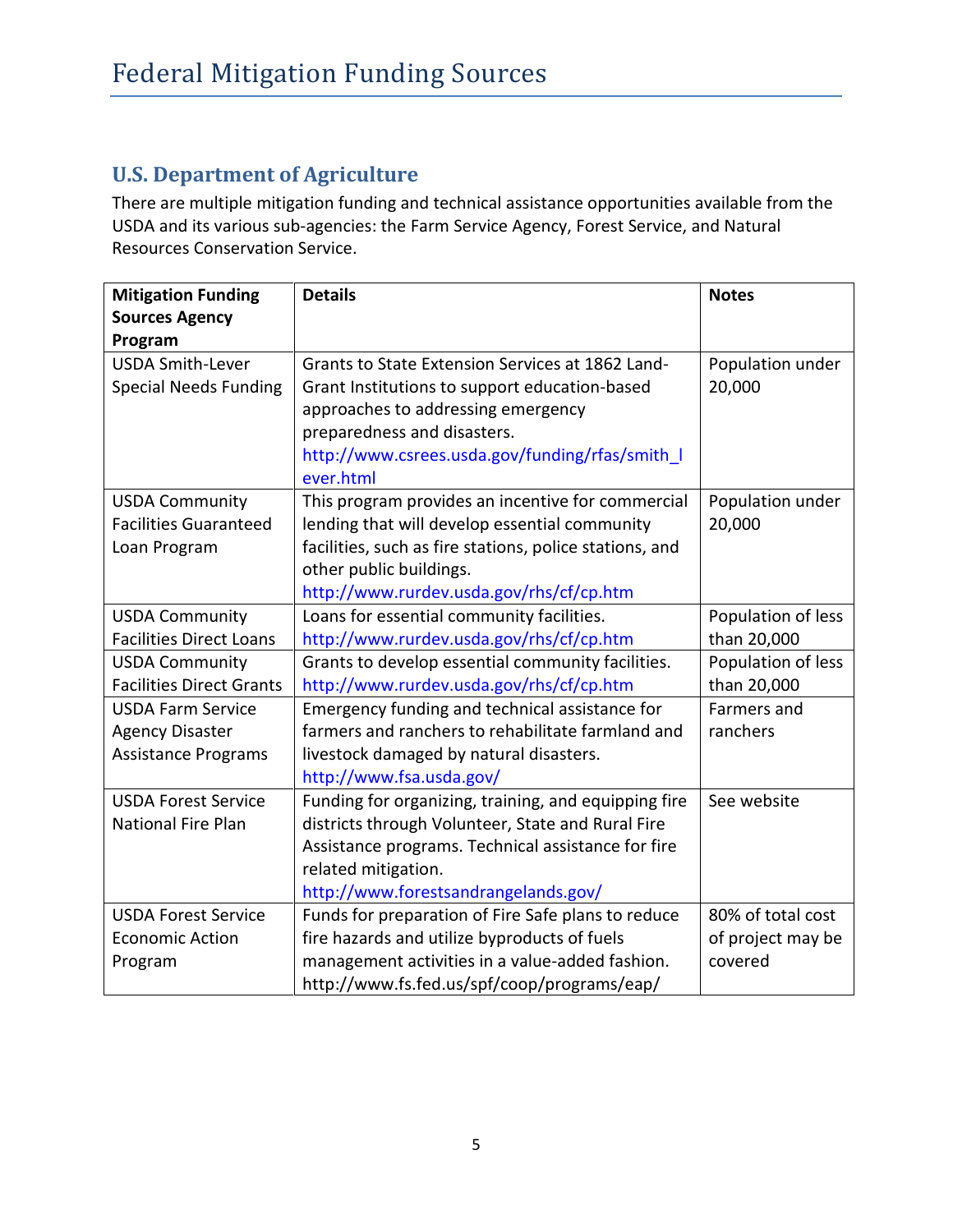| <b>USDA Natural</b>         | Funds for implementing emergency measures in        | See website |
|-----------------------------|-----------------------------------------------------|-------------|
| Resources                   | watersheds in order to relieve imminent hazards     |             |
| <b>Conservation Service</b> | to life and property created by a natural disaster. |             |
| <b>Emergency Watershed</b>  | http://www.nrcs.usda.gov/programs/ewp/              |             |
| <b>Protection Support</b>   |                                                     |             |
| <b>Services</b>             |                                                     |             |
| <b>USDA Natural</b>         | Funds for soil conservation; flood prevention;      | See website |
| Resources                   | conservation, development, utilization and          |             |
| <b>Conservation Service</b> | disposal of water; and conservation and proper      |             |
| <b>Watershed Protection</b> | utilization of land.                                |             |
| and Flood Prevention        | http://www.nrcs.usda.gov/programs/watershed/in      |             |
|                             | dex.html                                            |             |

# **Health and Economic Agencies**

Alternative mitigation programs can be found through health and economic agencies that provide loans and grants aimed primarily at disaster relief.

| <b>Federal Loans and</b>    | <b>Details</b>                                                 | <b>Notes</b>      |
|-----------------------------|----------------------------------------------------------------|-------------------|
| <b>Grants for Disaster</b>  |                                                                |                   |
| <b>Relief Agency</b>        |                                                                |                   |
| Program                     |                                                                |                   |
| Department of Health        | Provide disaster relief funds to those SUAs and                | Areas designated  |
| & Human Services            | tribal organizations who are currently receiving a             | in a Disaster     |
| Disaster Assistance for     | grant under Title VI of the Older Americans Act.               | Declaration       |
| <b>State Units on Aging</b> | http://www.aoa.gov/doingbus/fundopp/fundopp.                   | issued by the     |
| (SUAs)                      | asp                                                            | President         |
| Economic                    | Grants that support public works, economic                     | The maximum       |
| Development                 | adjustment assistance, and planning. Certain funds             | investment rate   |
| <b>Administration (EDA)</b> | allocated for locations recently hit by major                  | shall not exceed  |
| Economic                    | disasters.                                                     | 50 percent of the |
| Development                 | http://www.eda.gov/AboutEDA/Programs.xml                       | project cost      |
| Administration              |                                                                |                   |
| <b>Investment Programs</b>  |                                                                |                   |
| <b>U.S. Small Business</b>  | Low-interest, fixed rate loans to small businesses             | Must meet SBA     |
| <b>Administration Small</b> | for the purpose of implementing mitigation                     | approved credit   |
| <b>Business</b>             | measures. Also available for disaster damaged                  | rating            |
| <b>Administration Loan</b>  | property.                                                      |                   |
| Program                     | http://www.sba.gov/services/financialassistance/i<br>ndex.html |                   |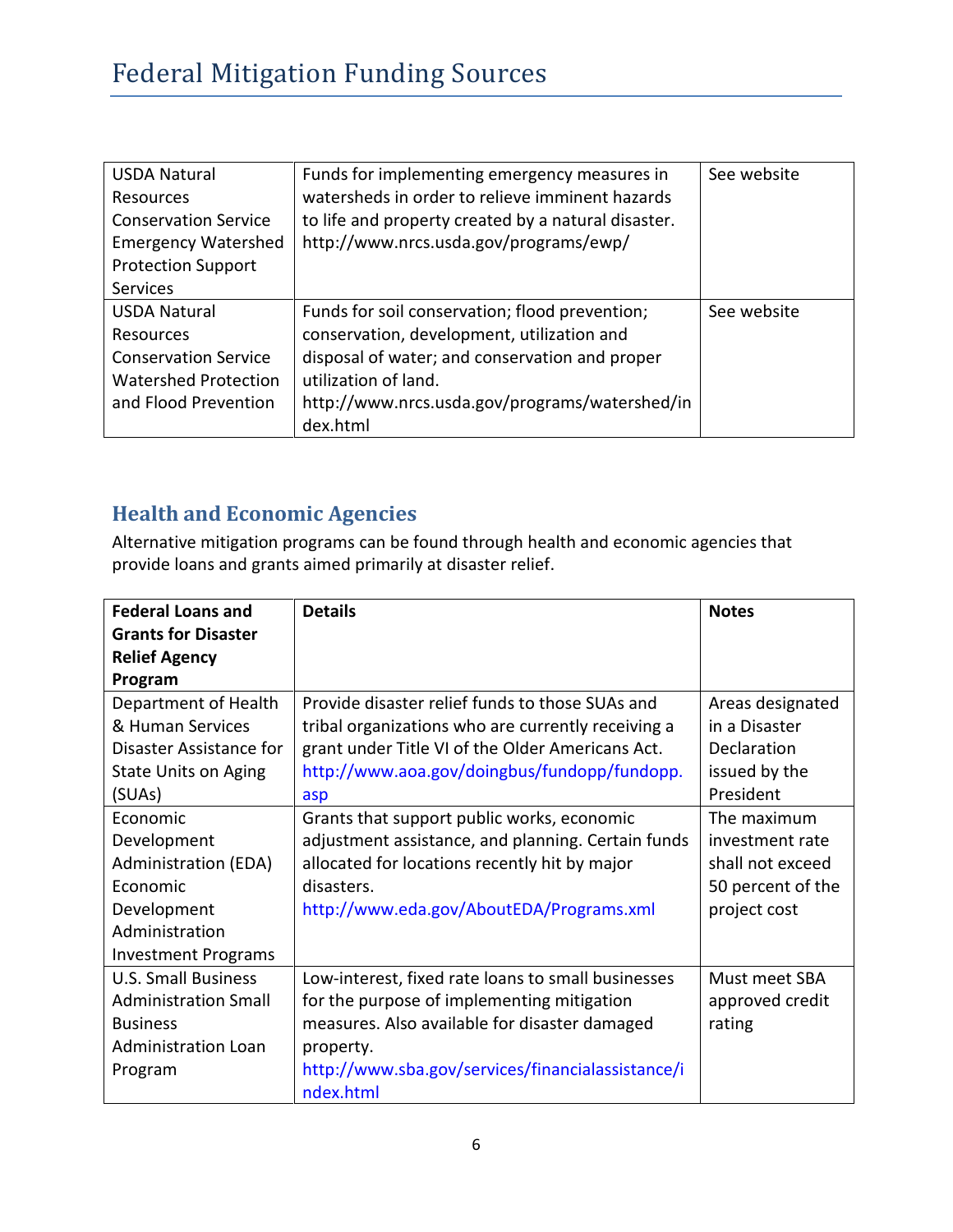### **Research Agencies**

The United States Geological Survey (USGS) and the National Science Foundation (NSF) provide grant money for hazard mitigation-related research efforts.

| <b>Hazard Mitigation</b>   | <b>Details</b>                                      | <b>Notes</b>   |
|----------------------------|-----------------------------------------------------|----------------|
| <b>Research Grants</b>     |                                                     |                |
| <b>Agency Program</b>      |                                                     |                |
| <b>National Science</b>    | Grants for small-scale, exploratory, high-risk      | See website    |
| Foundation (NSF)           | research having a severe urgency with regard to     |                |
| Decision, Risk, and        | natural or anthropogenic disasters and similar      |                |
| <b>Management Sciences</b> | unanticipated events.                               |                |
| Program (DRMS)             | http://www.nsf.gov/funding/pgm_summ.jsp?pims        |                |
|                            | $id = 5423&org = SES$                               |                |
| U.S. Geological Survey     | The purpose of NEHRP is to provide products for     | Community with |
| (USGS) National            | earthquake loss reduction to the public and private | a population   |
| Earthquake Hazards         | sectors by carrying out research on earthquake      | under 20,000   |
| <b>Reduction Program</b>   | occurrence and effects.                             |                |
|                            | http://www.usgs.gov/contracts/nehrp/                |                |

# **FEMA Preparedness Grants and [Authorized Equipment List](https://www.rkb.us/mel.cfm?subtypeid=549)**

To determine which AEL categories are applicable for a grant, click on the grant record below.

### **[FY2011 Driver's License Security Grant Program \(DLSGP\)](https://www.rkb.us/contentdetail.cfm?content_id=258693&GetAELSELCats=1)**

DLSGP is intended to address a key recommendation of the 9/11 Commission to improve the integrity and security of state-issued driver's licenses (DL) and identification cards (ID).

### **[FY2011 Emergency Management Performance Grants \(EMPG\)](https://www.rkb.us/contentdetail.cfm?content_id=258810&GetAELSELCats=1)**

The purpose of the FY 2011 EMPG is to assist state and local governments in enhancing and sustaining all-hazards emergency management capabilities.



[FEMA Grants](http://www.rkb.us/tutorial/RKB_Tutorial.pdf#page=17) 

**[Tutorial](http://www.rkb.us/tutorial/RKB_Tutorial.pdf#page=17)** 

[Archived FEMA](https://www.rkb.us/archived_fema_grants.cfm)  **[Grants](https://www.rkb.us/archived_fema_grants.cfm)**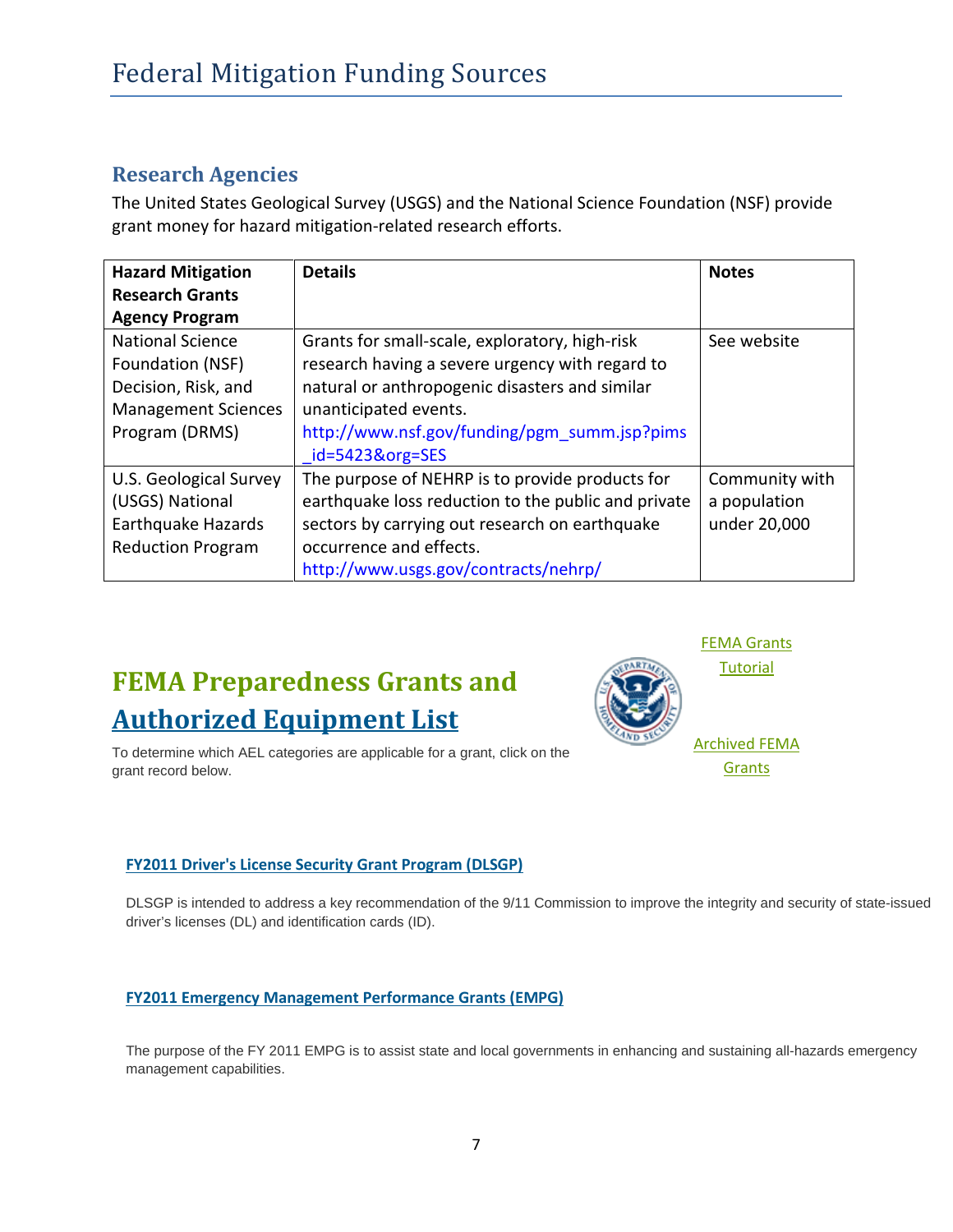#### **[FY2011 Emergency Operations Center \(EOC\) Grant Program](https://www.rkb.us/contentdetail.cfm?content_id=258830&GetAELSELCats=1)**

The Emergency Operations Center (EOC) Grant Program is intended to improve emergency management and preparedness capabilities by supporting flexible, sustainable, secure, and interoperable Emergency Operations Centers (EOCs) with a focus on addressing identified deficiencies and needs.

#### **[FY2011 Freight Rail Security Grant Program \(FRSGP\)](https://www.rkb.us/contentdetail.cfm?content_id=258850&GetAELSELCats=1)**

FRSGP provides funding to freight railroad carriers, owners and offerors of railroad cars, and owners of rail bridges to protect critical surface transportation infrastructure from acts of terrorism, major disasters, and other emergencies.

#### **[FY2011 Homeland Security Grant Program \(HSGP\)](https://www.rkb.us/contentdetail.cfm?content_id=258890&GetAELSELCats=1)**

This core assistance program provides funds to build capabilities at the state and local levels and to implement the goals and objectives included in state homeland security strategies and initiatives in their State Preparedness Report.

### **[Citizen Corps Program \(CCP\)](https://www.rkb.us/contentdetail.cfm?content_id=258970&GetAELSELCats=1)**

The Citizen Corps mission is to bring community and government leaders together to coordinate community involvement in emergency preparedness, planning, mitigation, response and recovery.

#### **[Metropolitan Medical Response System \(MMRS\) Program](https://www.rkb.us/contentdetail.cfm?content_id=258951&GetAELSELCats=1)**

The MMRS program supports the integration of emergency management, health, and medical systems into a coordinated response to mass casualty incidents caused by any hazard.

#### **[Operation Stonegarden Grant Program \(OPSG\)](https://www.rkb.us/contentdetail.cfm?content_id=258950&GetAELSELCats=1)**

OPSG provides funding to enhance cooperation and coordination among local, tribal, territorial, state and federal law enforcement agencies to secure United States borders.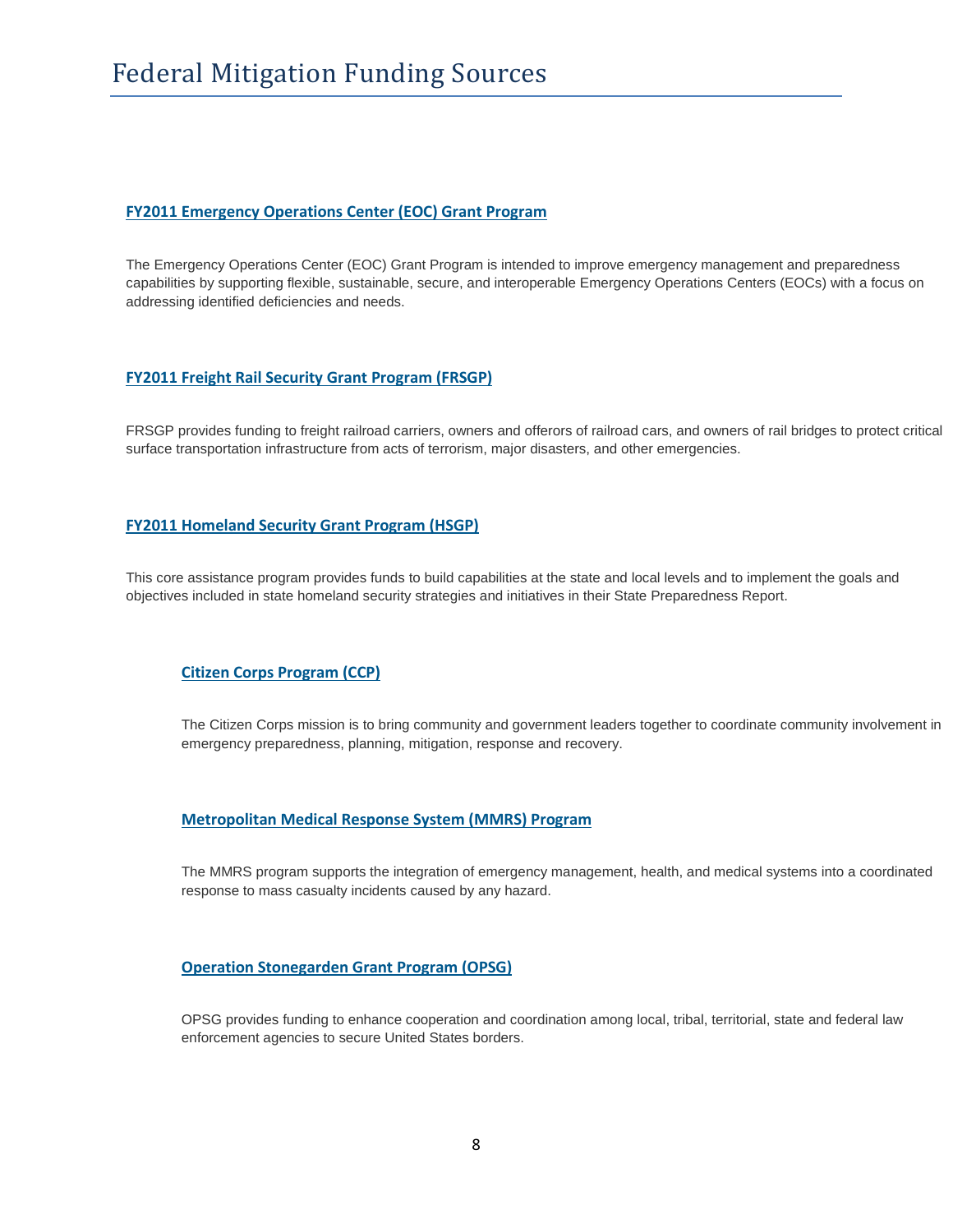#### **[State Homeland Security Program \(SHSP\)](https://www.rkb.us/contentdetail.cfm?content_id=258910&GetAELSELCats=1)**

The FY 2011 SHSP provides funding to support the implementation of State Homeland Security Strategies to address the identified planning, organization, equipment, training, and exercise needs at the state and local levels to prevent, protect against, respond to, and recover from acts of terrorism and other catastrophic events.

#### **[Urban Areas Security Initiative \(UASI\) Program](https://www.rkb.us/contentdetail.cfm?content_id=258930&GetAELSELCats=1)**

The UASI Program provides funding to address the unique planning, organization, equipment, training, and exercise needs of high-threat, high-density urban areas, and assists them in building an enhanced and sustainable capacity to prevent, protect against, respond to, and recover from acts of terrorism.

#### **[FY2011 Intercity Bus Security Grant Program \(IBSGP\)](https://www.rkb.us/contentdetail.cfm?content_id=258971&GetAELSELCats=1)**

IBSGP provides funding to create a sustainable program for the protection of intercity bus systems and the traveling public from terrorism.

#### **[FY2011 Intercity Passenger Rail \(Amtrak\)](https://www.rkb.us/contentdetail.cfm?content_id=258972&GetAELSELCats=1)**

The IPR Program creates a sustainable, risk-based effort to protect critical surface transportation infrastructure and the traveling public from acts of terrorism, major disasters, and other emergencies within the Amtrak rail system.

#### **[FY2011 Nonprofit Security Grant Program \(NSGP\)](https://www.rkb.us/contentdetail.cfm?content_id=258990&GetAELSELCats=1)**

NSGP provides funding support for target-hardening activities to nonprofit organizations that are at high risk of a terrorist attack and are located within one of the specific FY 2011 UASI-eligible urban areas.

#### **[FY2011 Port Security Grant Program \(PSGP\)](https://www.rkb.us/contentdetail.cfm?content_id=258991&GetAELSELCats=1)**

PSGP provides funding for transportation infrastructure security activities to implement Area Maritime Transportation Security Plans and facility security plans among port authorities, facility operators, and state and local government agencies required to provide port security services.